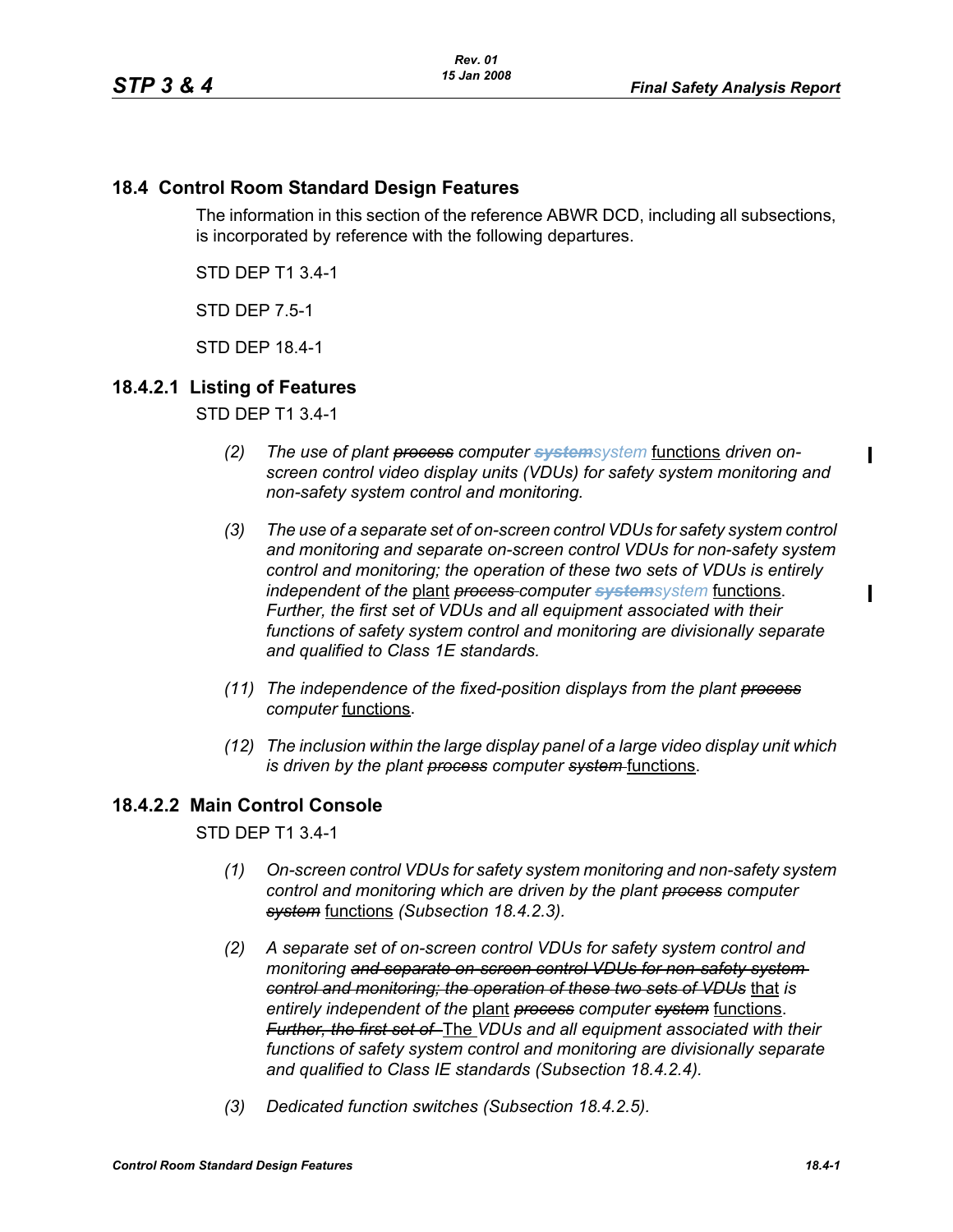#### STD DEP 18.4-1

*The main control console is also equipped with a limited set of dedicated displays for selected functions (e.g., the Standby Liquid Control System and the synchronization of the main generator to the electrical grid).*

### **18.4.2.3 VDUs Driven by Plant** *Process Computer* **Functions** *Driven VDUs*

STD DEP T1 3.4-1

*A set of onscreen control VDUs is incorporated into the main control console design to support the following activities:*

- *(1) Monitoring of plant systems, both safety and non-safety nonsafety-related*
- *(2) Control of non-safety system components*
- *(3) Presentation of system and equipment alarm information*

*This set of VDUs is driven by the plant process computer system* functions. *Thus, data collected by the* plant *process computer* functions *is available for monitoring on these VDUs. All available display formats can be displayed on any of these VDUs.*

## **18.4.2.4 VDUs Independent of Plant** *Process Computer* **Functions** *Independent VDUs*

STD DEP T1 3.4-1

*A set of VDUs which are independent of the* plant *process computer* functions *are also installed on the main control console. These VDUs are each driven by independent processors. They are divided into two subsets:*

- *(1) The first subset consists of those* These *VDUs which are dedicated, divisionally separated devices. The VDUs in this group can only be used for monitoring and control of equipment within a given safety division. The VDUs are qualified, along with their supporting display processing equipment, to Class 1E standards.*
- *(2) The second subset of process computer independent VDUs are used for monitoring and control of non-safety plant systems. The VDUs in this subset are not qualified to Class 1E equipment standards.*

### **18.4.2.8 Fixed-Position Display**

#### STD DEP T1 3.4-1

*The fixed-position portion of the large display panel provides key plant information for viewing by the entire control room staff. The dynamic display elements of the fixed position displays are driven by dedicated microprocessor-based controllers which are independent of the plant process computer system* functions.